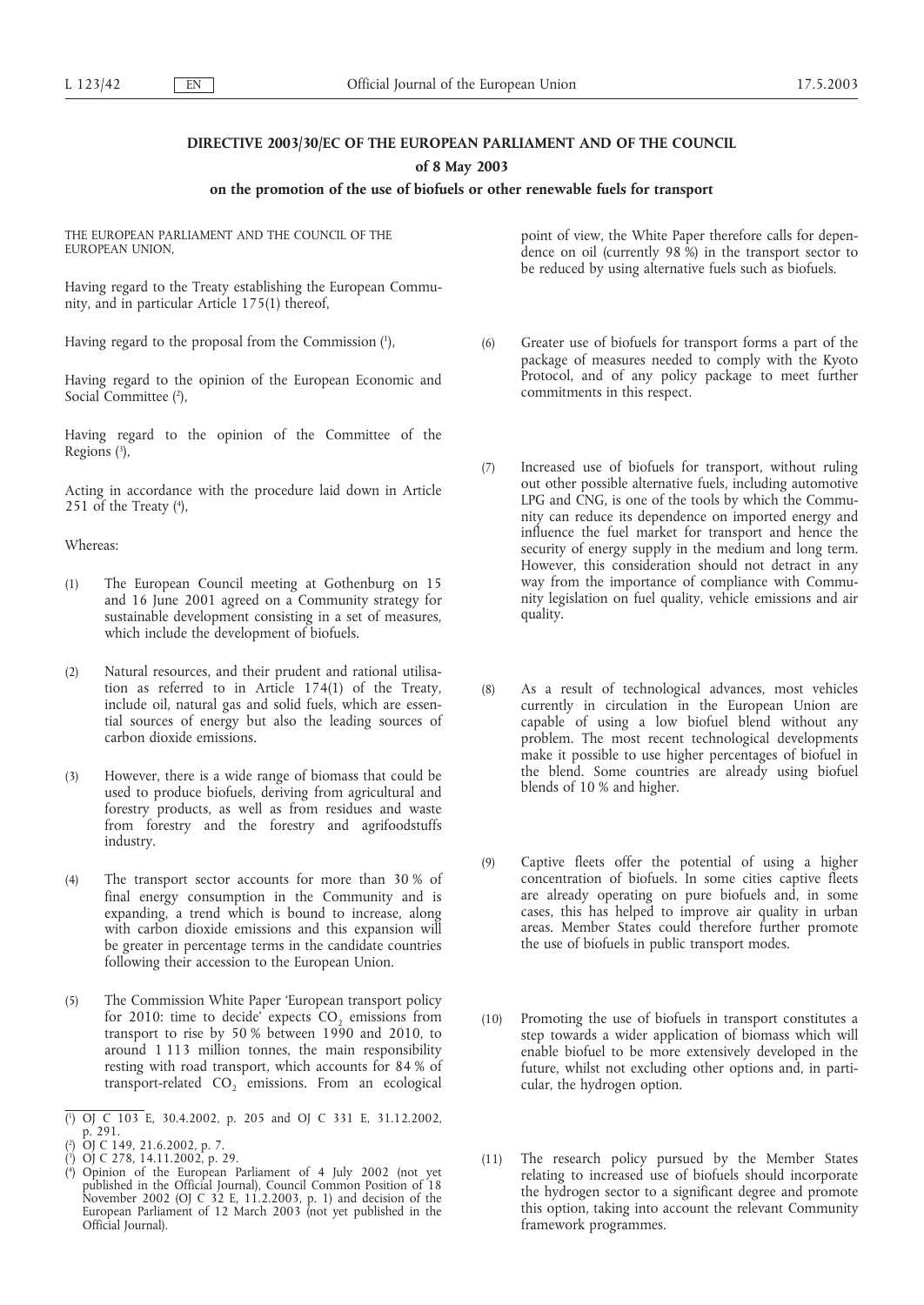- (12) Pure vegetable oil from oil plants produced through pressing, extraction or comparable procedures, crude or refined but chemically unmodified, can also be used as biofuel in specific cases where its use is compatible with the type of engines involved and the corresponding emission requirements.
- (13) New types of fuel should conform to recognised technical standards if they are to be accepted to a greater extent by customers and vehicle manufacturers and hence penetrate the market. Technical standards also form the basis for requirements concerning emissions and the monitoring of emissions. Difficulties may be encountered in ensuring that new types of fuel meet current technical standards, which, to a large extent, have been developed for conventional fossil fuels. The Commission and standardisation bodies should monitor developments and adapt and develop actively standards, particularly volatility aspects, so that new types of fuel can be introduced, whilst maintaining environmental performance requirements.
- (14) Bioethanol and biodiesel, when used for vehicles in pure form or as a blend, should comply with the quality standards laid down to ensure optimum engine performance. It is noted that in the case of biodiesel for diesel engines, where the processing option is esterification, the standard prEN 14214 of the European Committee for Standardisation (CEN) on fatty acid methyl esters (FAME) could be applied. Accordingly, the CEN should establish appropriate standards for other transport biofuel products in the European Union.
- (15) Promoting the use of biofuels in keeping with sustainable farming and forestry practices laid down in the rules governing the common agricultural policy could create new opportunities for sustainable rural development in a more market-orientated common agriculture policy geared more to the European market and to respect for flourishing country life and multifunctional agriculture, and could open a new market for innovative agricultural products with regard to present and future Member States.
- $(16)$  In its resolution of 8 June 1998 $(1)$ , the Council endorsed the Commission's strategy and action plan for renewable energy sources and requested specific measures in the biofuels sector.
- (17) The Commission Green Paper 'Towards a European strategy for the security of energy supply' sets the objective of 20 % substitution of conventional fuels by alternative fuels in the road transport sector by the year 2020.
- (18) Alternative fuels will only be able to achieve market penetration if they are widely available and competitive.
- (19) In its resolution of 18 June 1998 (2 ), the European Parliament called for an increase in the market share of biofuels to 2 % over five years through a package of measures, including tax exemption, financial assistance for the processing industry and the establishment of a compulsory rate of biofuels for oil companies.
- (20) The optimum method for increasing the share of biofuels in the national and Community markets depends on the availability of resources and raw materials, on national and Community policies to promote biofuels and on tax arrangements, and on the appropriate involvement of all stakeholders/parties.
- (21) National policies to promote the use of biofuels should not lead to prohibition of the free movement of fuels that meet the harmonised environmental specifications as laid down in Community legislation.
- (22) Promotion of the production and use of biofuels could contribute to a reduction in energy import dependency and in emissions of greenhouse gases. In addition, biofuels, in pure form or as a blend, may in principle be used in existing motor vehicles and use the current motor vehicle fuel distribution system. The blending of biofuel with fossil fuels could facilitate a potential cost reduction in the distribution system in the Community.
- (23) Since the objective of the proposed action, namely the introduction of general principles providing for a minimum percentage of biofuels to be marketed and distributed, cannot be achieved sufficiently by the Member States by reason of the scale of the action, and can therefore be achieved better at Community level, the Community may adopt measures, in accordance with the principle of subsidiarity as set out in Article 5 of the Treaty. In accordance with the principle of proportionality, as set out in that Article, this Directive does not go beyond what is necessary in order to achieve that objective.
- (24) Research and technological development in the field of the sustainability of biofuels should be promoted.
- (25) An increase in the use of biofuels should be accompanied by a detailed analysis of the environmental, economic and social impact in order to decide whether it is advisable to increase the proportion of biofuels in relation to conventional fuels.

<sup>2</sup> ) OJ C 210, 6.7.1998, p. 215.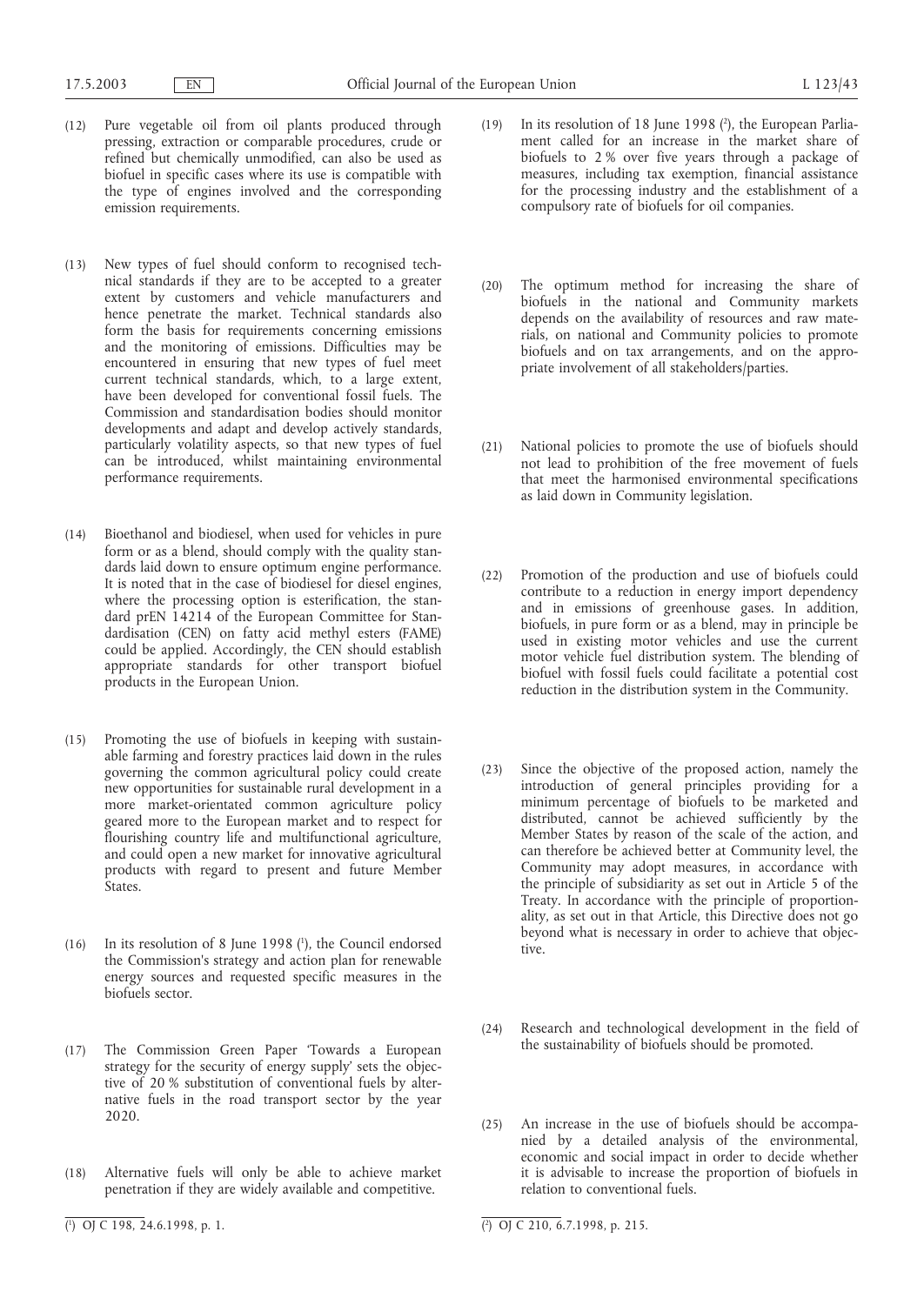- (26) Provision should be made for the possibility of adapting rapidly the list of biofuels, the percentage of renewable contents, and the schedule for introducing biofuels in the transport fuel market, to technical progress and to the results of an environmental impact assessment of the first phase of introduction.
- (27) Measures should be introduced for developing rapidly the quality standards for the biofuels to be used in the automotive sector, both as pure biofuels and as a blending component in the conventional fuels. Although the biodegradable fraction of waste is a potentially useful source for producing biofuels, the quality standard has to take into account the possible contamination present in the waste to avoid special components damaging the vehicle or causing emissions to deteriorate.
- (28) Encouragement of the promotion of biofuels should be consistent with security of supply and environmental objectives and related policy objectives and measures within each Member State. In doing so, Member States may consider cost-effective ways of publicising the possibilities of using biofuels.
- (29) The measures necessary for the implementation of this Directive should be adopted in accordance with Council Decision 1999/468/EC of 28 June 1999 laying down the procedures for the exercise of implementing powers conferred on the Commission (1 ),

## HAVE ADOPTED THIS DIRECTIVE:

### *Article 1*

This Directive aims at promoting the use of biofuels or other renewable fuels to replace diesel or petrol for transport purposes in each Member State, with a view to contributing to objectives such as meeting climate change commitments, environmentally friendly security of supply and promoting renewable energy sources.

## *Article 2*

1. For the purpose of this Directive, the following definitions shall apply:

- (a) 'biofuels' means liquid or gaseous fuel for transport produced from biomass;
- (b) 'biomass' means the biodegradable fraction of products, waste and residues from agriculture (including vegetal and animal substances), forestry and related industries, as well as the biodegradable fraction of industrial and municipal waste;
- ( 1 ) OJ L 184, 17.7.1999, p. 23.
- (c) 'other renewable fuels' means renewable fuels, other than biofuels, which originate from renewable energy sources as defined in Directive  $2001/77$ /EC ( $2$ ) and used for transport purposes;
- (d) 'energy content' means the lower calorific value of a fuel.

2. At least the products listed below shall be considered biofuels:

- (a) 'bioethanol': ethanol produced from biomass and/or the biodegradable fraction of waste, to be used as biofuel;
- (b) 'biodiesel': a methyl-ester produced from vegetable or animal oil, of diesel quality, to be used as biofuel;
- (c) 'biogas': a fuel gas produced from biomass and/or from the biodegradable fraction of waste, that can be purified to natural gas quality, to be used as biofuel, or woodgas;
- (d) 'biomethanol': methanol produced from biomass, to be used as biofuel;
- (e) 'biodimethylether': dimethylether produced from biomass, to be used as biofuel;
- (f) 'bio-ETBE (ethyl-tertio-butyl-ether)': ETBE produced on the basis of bioethanol. The percentage by volume of bio-ETBE that is calculated as biofuel is 47 %;
- (g) 'bio-MTBE (methyl-tertio-butyl-ether)': a fuel produced on the basis of biomethanol. The percentage by volume of bio-MTBE that is calculated as biofuel is  $36\%$ ;
- (h) 'synthetic biofuels': synthetic hydrocarbons or mixtures of synthetic hydrocarbons, which have been produced from biomass;
- (i) 'biohydrogen': hydrogen produced from biomass, and/or from the biodegradable fraction of waste, to be used as biofuel;
- (j) 'pure vegetable oil': oil produced from oil plants through pressing, extraction or comparable procedures, crude or refined but chemically unmodified, when compatible with the type of engines involved and the corresponding emission requirements.

# *Article 3*

- 1. (a) Member States should ensure that a minimum proportion of biofuels and other renewable fuels is placed on their markets, and, to that effect, shall set national indicative targets.
	- (b) (i) A reference value for these targets shall be 2 %, calculated on the basis of energy content, of all petrol and diesel for transport purposes placed on their markets by 31 December 2005.

<sup>(</sup> 2 ) Directive 2001/77/EC of the European Parliament and of the Council of 27 September 2001 on the promotion of electricity produced from renewable energy sources in the internal electricity market (OJ L 283, 27.10.2001, p. 33).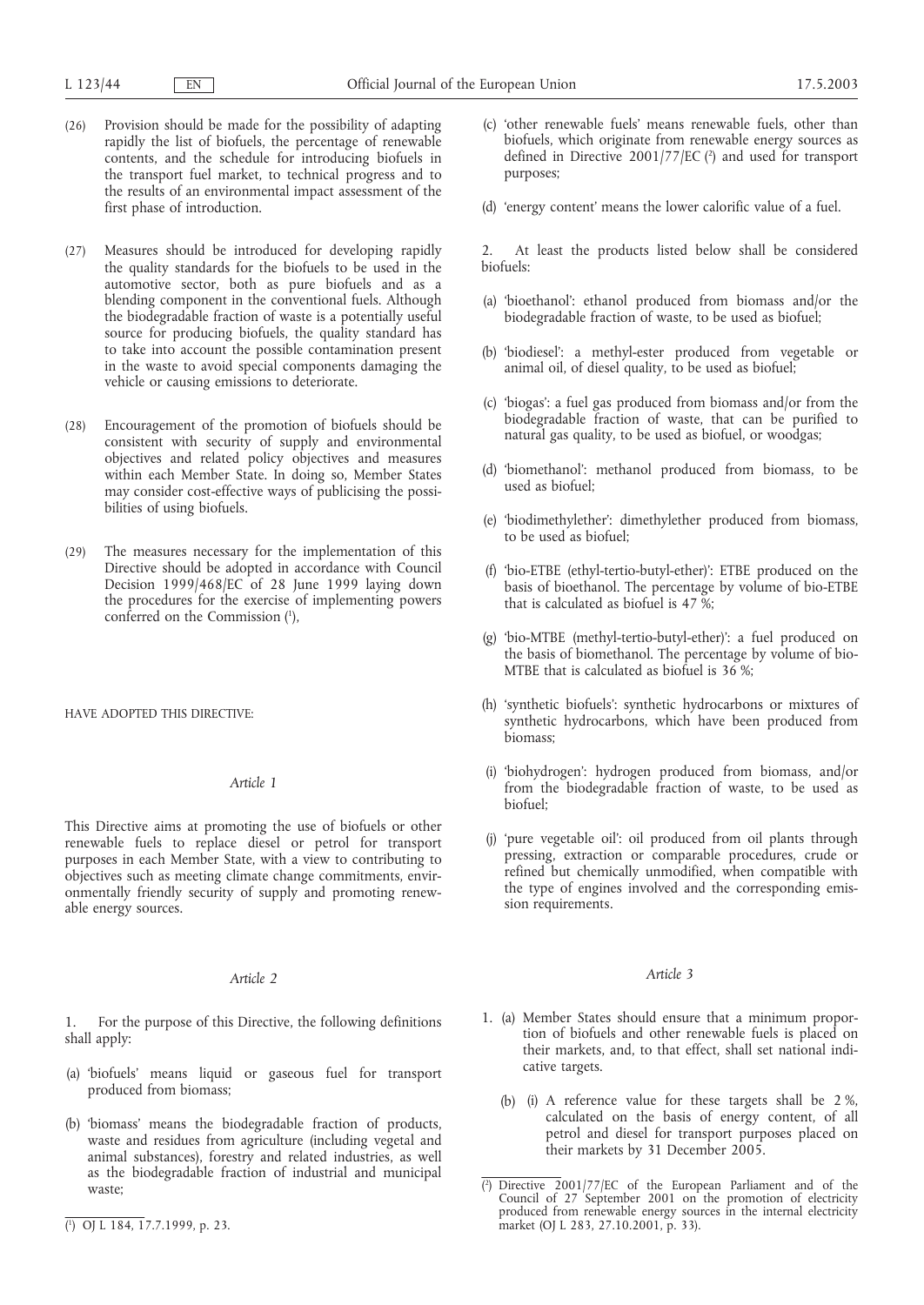(ii) A reference value for these targets shall be 5,75 %, calculated on the basis of energy content, of all petrol and diesel for transport purposes placed on their markets by 31 December 2010.

2. Biofuels may be made available in any of the following forms:

- (a) as pure biofuels or at high concentration in mineral oil derivatives, in accordance with specific quality standards for transport applications;
- (b) as biofuels blended in mineral oil derivatives, in accordance with the appropriate European norms describing the technical specifications for transport fuels (EN 228 and EN 590);
- (c) as liquids derived from biofuels, such as ETBE (ethyl-tertiobutyl-ether), where the percentage of biofuel is as specified in Article 2(2).

3. Member States shall monitor the effect of the use of biofuels in diesel blends above 5 % by non-adapted vehicles and shall, where appropriate, take measures to ensure compliance with the relevant Community legislation on emission standards.

4. In the measures that they take, the Member States should consider the overall climate and environmental balance of the various types of biofuels and other renewable fuels and may give priority to the promotion of those fuels showing a very good cost-effective environmental balance, while also taking into account competitiveness and security of supply.

5. Member States shall ensure that information is given to the public on the availability of biofuels and other renewable fuels. For percentages of biofuels, blended in mineral oil derivatives, exceeding the limit value of 5 % of fatty acid methyl ester (FAME) or of 5 % of bioethanol, a specific labelling at the sales points shall be imposed.

#### *Article 4*

Member States shall report to the Commission, before 1 July each year, on:

- the measures taken to promote the use of biofuels or other renewable fuels to replace diesel or petrol for transport purposes,
- the national resources allocated to the production of biomass for energy uses other than transport, and
- the total sales of transport fuel and the share of biofuels, pure or blended, and other renewable fuels placed on the market for the preceding year. Where appropriate, Member States shall report on any exceptional conditions in the supply of crude oil or oil products that have affected the marketing of biofuels and other renewable fuels.

In their first report following the entry into force of this Directive, Member States shall indicate the level of their national indicative targets for the first phase. In the report covering the year 2006, Member States shall indicate their national indicative targets for the second phase.

In these reports, differentiation of the national targets, as compared to the reference values referred to in Article 3(1)(b), shall be motivated and could be based on the following elements:

- (a) objective factors such as the limited national potential for production of biofuels from biomass;
- (b) the amount of resources allocated to the production of biomass for energy uses other than transport and the specific technical or climatic characteristics of the national market for transport fuels;
- (c) national policies allocating comparable resources to the production of other transport fuels based on renewable energy sources and consistent with the objectives of this Directive.

2. By 31 December 2006 at the latest, and every two years thereafter, the Commission shall draw up an evaluation report for the European Parliament and for the Council on the progress made in the use of biofuels and other renewable fuels in the Member States.

This report shall cover at least the following:

- (a) the cost-effectiveness of the measures taken by Member States in order to promote the use of biofuels and other renewable fuels;
- (b) the economic aspects and the environmental impact of further increasing the share of biofuels and other renewable fuels;
- (c) the life-cycle perspective of biofuels and other renewable fuels, with a view to indicating possible measures for the future promotion of those fuels that are climate and environmentally friendly, and that have the potential of becoming competitive and cost-efficient;
- (d) the sustainability of crops used for the production of biofuels, particularly land use, degree of intensity of cultivation, crop rotation and use of pesticides;
- (e) the assessment of the use of biofuels and other renewable fuels with respect to their differentiating effects on climate change and their impact on  $CO<sub>2</sub>$  emissions reduction;
- (f) a review of further more long-term options concerning energy efficiency measures in transport.